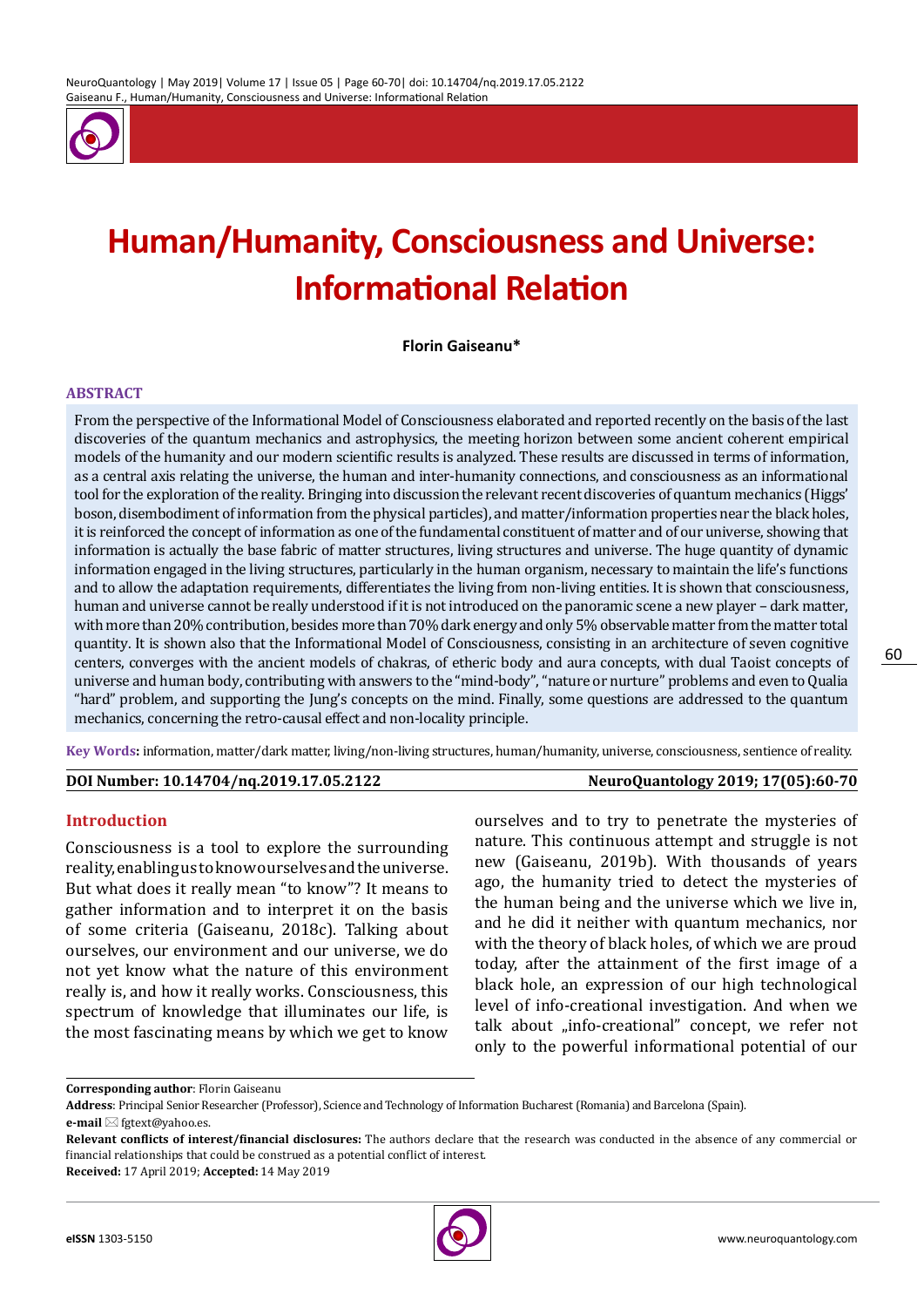detection tools to explore the nature mysteries, as a consequence of the high scale microelectronics and microsystem integration, but also to the huge investment of human intelligence stored in these instruments and their orientation towards a well defined goal. Our predecessors succeeded without these resources, only by means of their senses, to create empirical models (Gaiseanu, 2019b). But does this think justify to consider them irrelevant or inconclusive? Does this attitude not limits actually our own perspectives to improve our understanding on the surrounding nature? Does contemporary science comes to return today to focus on the understanding of these empirical accumulations in the light of our present outcomes? It seems that yes, this horizon is already approached (Gaiseanu, 2018d; 2019b). The informational model of consciousness recently reported in a series of articles, based on the latest discoveries of quantum mechanics (Arhanov et al, 2013) and astrophysics (Hajdukovic, 2012; 2013; Hawkins, 2005; Verlinde, 2011; Tegmark, 2014; Caroll, 2015) is a concrete example (Gaiseanu, 2016a,b; 2017b,c; 2018a,b,c,d; 2019a,b,c,d). With this purpose, in this paper are presented the fundamental bases of this model, starting from the concept of information of matter (Draganescu, 1979; 1990), the information in the living structures (Draganescu, 1990; Gaiseanu, 2016b), and continuing with information near the black holes ('t Hooft, 2009; Susskind, 1995) and on dark matter (Hajdukovic, 2012; 2013), a new player in our universe, which has to be taken into account to understand consciousness and mind connectivity to the environment (Gaiseanu, 2016a; 2017b,c). A comparison with some empirical models is furthermore done, showing that our predecessors had intuitively and successfully delivered amazing results, by means of their power of sentient exploration of reality (Gaiseanu, 2019b), with which our modern and technological science could coincide. Some open questions are addressed to quantum mechanics, on the light of this informational model.

#### **Information of the universe**

In order to penetrate the still hidden properties of the human mind, let us first of all look at the still unresolved mysteries of matter and of the universe which we live in.

#### *Information of matter*

By examining ourselves, we say that we are rational beings because we think on the basis of logic. This involves however information: on one hand detection and data accumulation (Gaiseanu, 2019a), and on the other hand decision criteria, as in an informational operational system (Gaiseanu, 2018c). We create information and store it in memory on the basis of association with other existing information (Gaiseanu, 2016a). We understand today that it is one of the forms of functioning of our mind, which allows us to understand coherently the reality. We choose between Yes and No, as an informational, decisionmaking system. The balance between certainty and uncertainty marks our steps and our way to discover the new information, the goal within the scientific investigation (Gaiseanu, 2019b). That is why maybe the horizon of knowledge, depending on our own limitation, does not go too easily? That is why, everything which does not fit the limits of our own personal evidence, we ignore or consider it untrue or irrelevant? When we declare that a hypothesis is not appropriate, do we actually recognize our own ignorance? The field of knowledge is open. Nature also works with information. What we call matter today is actually a combination of matter and information. We are not still accustomed with the discovery of Higgs' boson (Anthony, 2012), which shows that mass is actually a consequence of an interaction with the Higgs' field and not an intrinsic property of matter. That is why when we talk about matter, it is no longer clear what we really have to understand by this concept: the Newtonian mass (*m*), the Einsteinian energy (*E*), coming from the relation *E=mc<sup>2</sup>* – where *c* is the speed of the light?

A new concept enters deeper and deeper into the sciences today: information. The structuring of what we call matter is also related by information. Some decades ago, it was stated for the first time that information is a fundamental component of matter (Draganescu, 1979; 1990). What we understand today by matter, it is a consequence of a structuration process where information is directly involved (Draganescu, 1990; Gaiseanu, 2016a). Information is the one that "binds", relates the micro-components of the macrostructures. In solid bodies, the atoms are closely bonded to form a geometrically sharplydefined network, and the coherence of this structure is well built, as we detect it as a solid state. In silicon, the basic material which allowed the development of the informational systems that we benefit of today, the atoms are related by covalent bonds, actually "embodying" information. If one atom changes its state, becoming "free" to circulate through the interstitial spaces allowed by the other atoms, and

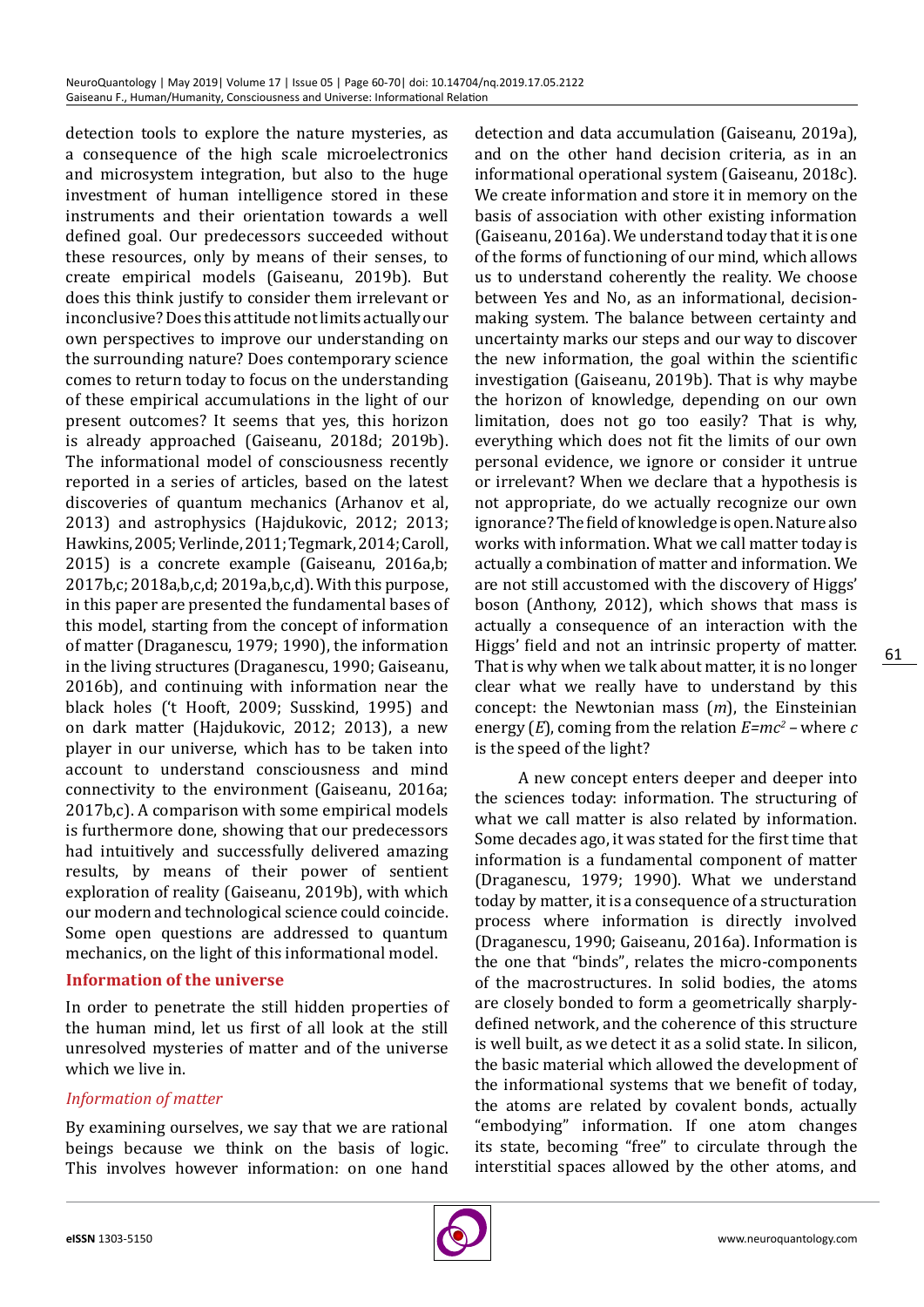leaving an empty site (called vacation) (Gaiseanu, 2013; 2017a), it emits information. But the atoms are not the last link of matter. To talk about matter, we need now to talk about Higgs' field and Higgs' bosons (Anthony, 2012). Eliminating layer by layer of matter, we finally come to the conclusion that our material systems, so after all the entire universe, is actually an informational system (Tegmark, 2014; Gaiseanu, 2016a; 2017b,c; Meijer, 2013a). Information is essential, but hidden fabric of matter (Gaiseanu, 2016a; Meijer, 2013a). As it was recently revealed within some quantum mechanics experiments, the properties of particles or particle systems, so information (Gaiseanu, 2016a), can be separated by the physic particles themselves (Arhanov et al., 2013). During these experiments, it was observed that the particles are "disembodied" in a separate beam from their physical body, interpreted for the first time by the physicist Gaiseanu in terms of information (Gaiseanu, 2016a, 2017b,c) and mentioned later in other articles (Meijer and Geesink, 2017; Gaiseanu, 2018d). The contribution of information to matter structuration as an intimate process was therefore<br>definitively demonstrated (Gaiseanu, 2016a, demonstrated (Gaiseanu, 2016a, 2017b, 2017b). The "embodiment/disembodiment" specific mechanisms of internal cell communication processes can be also defined in the same manner (Gaiseanu, 2019c).

Quantum mechanics has opened a gateway to a field of amazing properties of matter, with which we are not accustomed at the macro-structures scale. Although not understood today, only accepted as such, these properties are involved to discern the special properties of consciousness. EPR (Einstein-Podolsky-Rosen) paradox (Einstein et al., 1939; Wikipedia/EPR paradox) still preoccupies the science, through the so-called "entanglement" phenomenon. This concept has been transferred to the field of consciousness, because it allows to offer a possible explanation of the distance communication between minds (Radin, 2006), and ever more publications referring to this concept are accumulated as a scientific mainstream, although some decades ago it seemed to be a "strange" thing. Einstein himself and his collaborators called this phenomenon paradoxical, "entangling" the accounts of the erudite logical thinking. This phenomenon refers actually to quantum information, exhibiting that the exchange of information at this level between the correlated particles is done instantly, independently of separation distance. Although this phenomenon is not yet understood, it serves today to develop a new field of applications, the quantum computers, whose capacity and computing speed are greatly enhanced.

The gap between the quantum mechanics and the Newtonian mechanics was not covered yet. While in classical physics a state of a system could be firmly characterized by one of the informational states "0" or "1", equivalent to Yes or No in an informational decisional system, in quantum physics a particle can be found in any state as long as it is not observed, and can "collapse" in one of the states defined above. The String Theory (Wikipedia/String theory) is an attempt to cover this gap. The use now of the concepts of "superposition" and quantum "collapse" to one of "1" or "0" state of a particle provides hypothetical working tools that still cover our lack of certainty in this field.

The quantum experiments recently reported (Arhanov et al., 2013) decisively show that information is a detachable, distinct component of matter (Gaiseanu, 2016a; 2017b,c). Therefore, when we refer to matter, we have to understand this concept as matter-energy-information (Gaiseanu, 2016a; 2019d). Moreover, we can actually talk about an informational field of matter, containing its information, as it was defined for the first time earlier (Gaiseanu, 2016a, 2017b).

#### *Information of living structures, or matter intelligence*

By transferring this concept to the domain of consciousness, as an informational system capable of detecting, operating and generating information, it is justifiable and natural to define the infocreational field of consciousness (Gaiseanu, 2016a; 2017b,c), where new information is acquired and operated or stored. The mind itself creates new information, starting from the acquired one. This field would consist in the data (information), which the mind has access to in the common sense (life experience) by the informational operator which is the thought (Gaiseanu, 2016a; 2017b), but also to the data detected as Extra-Sensorial Phenomena (ESP), which the mind can have access to under special conditions (training, specific practice, special native endowment) by direct exploration of the information field of matter (Gaiseanu, 2016a, 2017b,c). In a recent publication, such a capacity was defined as Cognitive Sentient Exploration of Reality (CSER), as a tool to explore our own body, nature and universe by our sentience system (Gaiseanu,

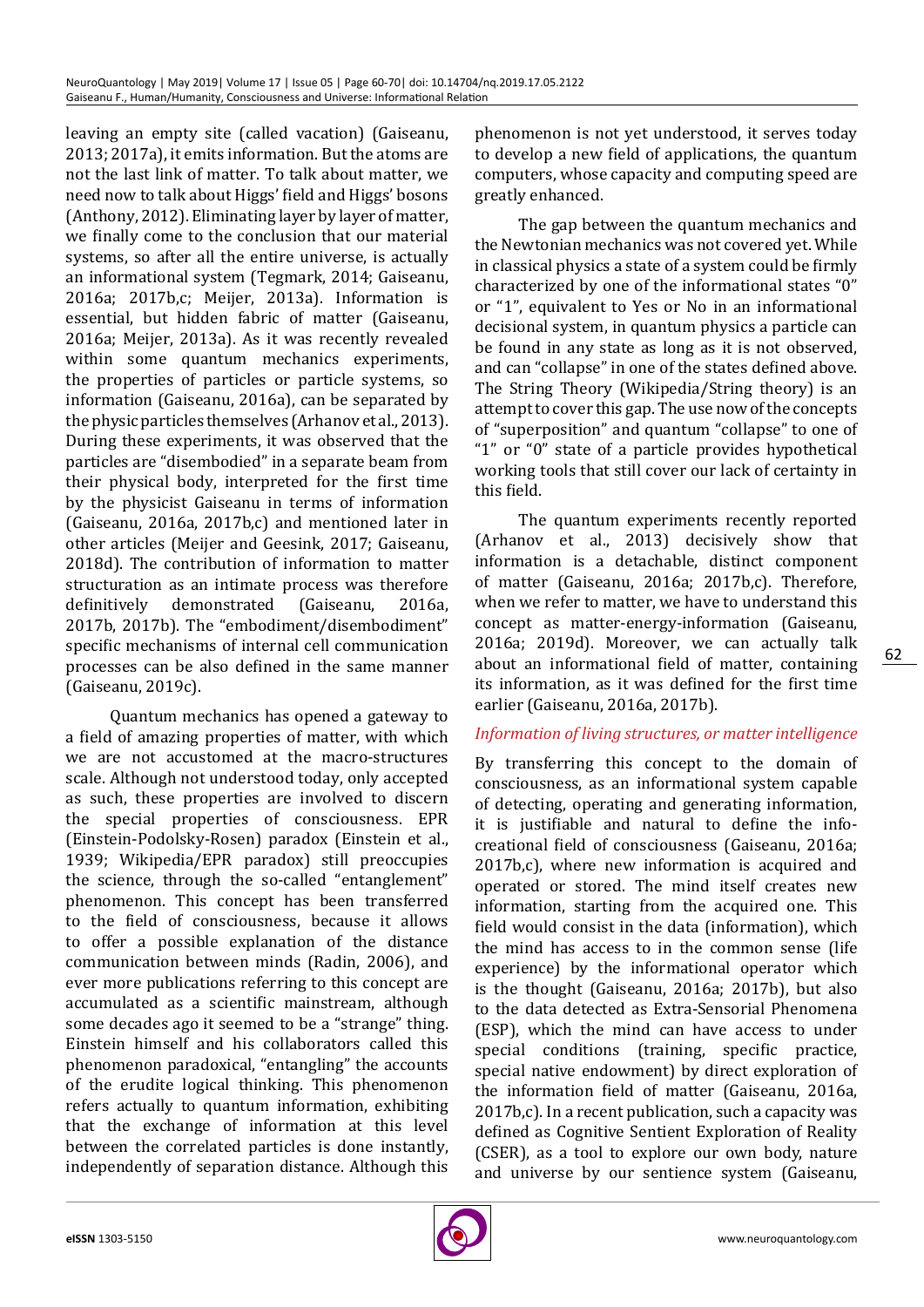2019b), not only in day by day activity, but also in specific creational or evaluation fields as art and science. Such a personal, subjective experience is reflected in language, in the inter-communication abilities, in the scientific or ordinary discourse, with a definite influence not limited only to the private life, but also to the social and professional fields like decisional spheres, medicine, finance, low and high education, intelligence structures (Gaiseanu, 2019b). This highlights the collective character of mind, as an "universal" global collection and connection by an informational intercommunion network. As it was also shown recently (Gaisenu, 2019c), our milliards of body cells maintains a continuous intercommunication connection in a multi-collaborative informational network supervised and managed by the brain, in order to adapt the functions of our organism as a whole to the internal and external reality, united by a common goal: survival.

The sentience is not only a specific and restrictive property of the human and humanity. From the perspective of the information concepts, one simplest unit of information Yes/No is represented by the action/reaction process, where the "sentient" side would be represented especially by the reactive participant, although the "active initiator" also experiences this interaction inside of its own system. From the informational perspective, it would result therefore that nature and universe are "sentient", its parts interacting each others and "sensing" this interaction by inside consequences. In the semiconductor technology, particularly based on silicon material, after the great development of microelectronic processors with high scale of integration, a special growing field is now dedicated to "sensing" devices, detecting not only electrical signals, but also light signals (photovoltaic and infrared cells, digital camera photo-sensitive arrays, to name only some of them), pressure capacitive sensors with biomedical application (Gaiseanu et al., 1993), piezoelectric devices and many others. Made of the basis of solid-state structures, it seems that the solid-state is also very "sentient" matter, although solid, with external unmodified properties. However, nature built already much more sophisticated "integrated-sensor devices" – the living sentient structures, starting from unicellular organisms, which seem to dispose of a "neural"- type behavior reactivity (Pereira, 2016), continuing with much more advanced sentient organisms – the animals (Proctor et al., 2013) till human, with a high level of sentience, which can be described and understood by means of the informational model of consciousness and the derived CSER tool, as it was recently shown (Gaiseanu, 2019b).

Within this context, the para-normal (PSY) capacity, so called precisely because of its out-ofcommon characteristics, explains the connection to associated phenomena, also labeled as special – the para-normal property of mind. And when we talk about matter, we refer both to matter of nonliving and living structures. But this time in the broad sense of this concept, of matter embodying information. Emphasizing the astonishing capacity of the living nature to structure and adapt through its form, architecture and specific properties, the neurologist and psychiatrist Dumitru Constantin Dulcan referred to this extraordinary acquirement as to the intelligence of matter (Dulcan, 2009). Therefore, we should not be surprised already that the living structures has been adding step by step to their own capacity of detection an even larger extrasensorial category of signals, besides of the common senses (Gaiseanu, 2019d).

But what distinguishes the living matter from the non-living matter structures? While the bulk of the solid state bodies referred above contains information which is sufficiently stable to appear unmodified at the macroscopic scale, although inside of them imperceptible atomic changes occur, the living systems contain a huge dynamic amount of information, the dynamic information quantity being majoritarian. This enormous quantity allows the reactivity to the environmental conditions and, ultimately, the adaptation to such conditions for survival. These "super"- informed structures have become increasingly "intelligent", capable of operating with information in their own benefit, intelligence becoming ultimately a predominant and representative tool for survival, proved by the informational development level of human and humanity today. Why should we therefore wonder nowadays that the human is appropriately endowed and capable to be "informed" on his environment? Just to highlight the decisive contribution of information in the structuring and functioning of living systems, particularly the human body, this was defined as "informed matter" (Gaiseanu, 2016a, 2017b,c, 2019a). This living matter informs the central decision manager (the brain), by means of the internal sensors, about its own state, allowing to regulate its proper operational system. On the

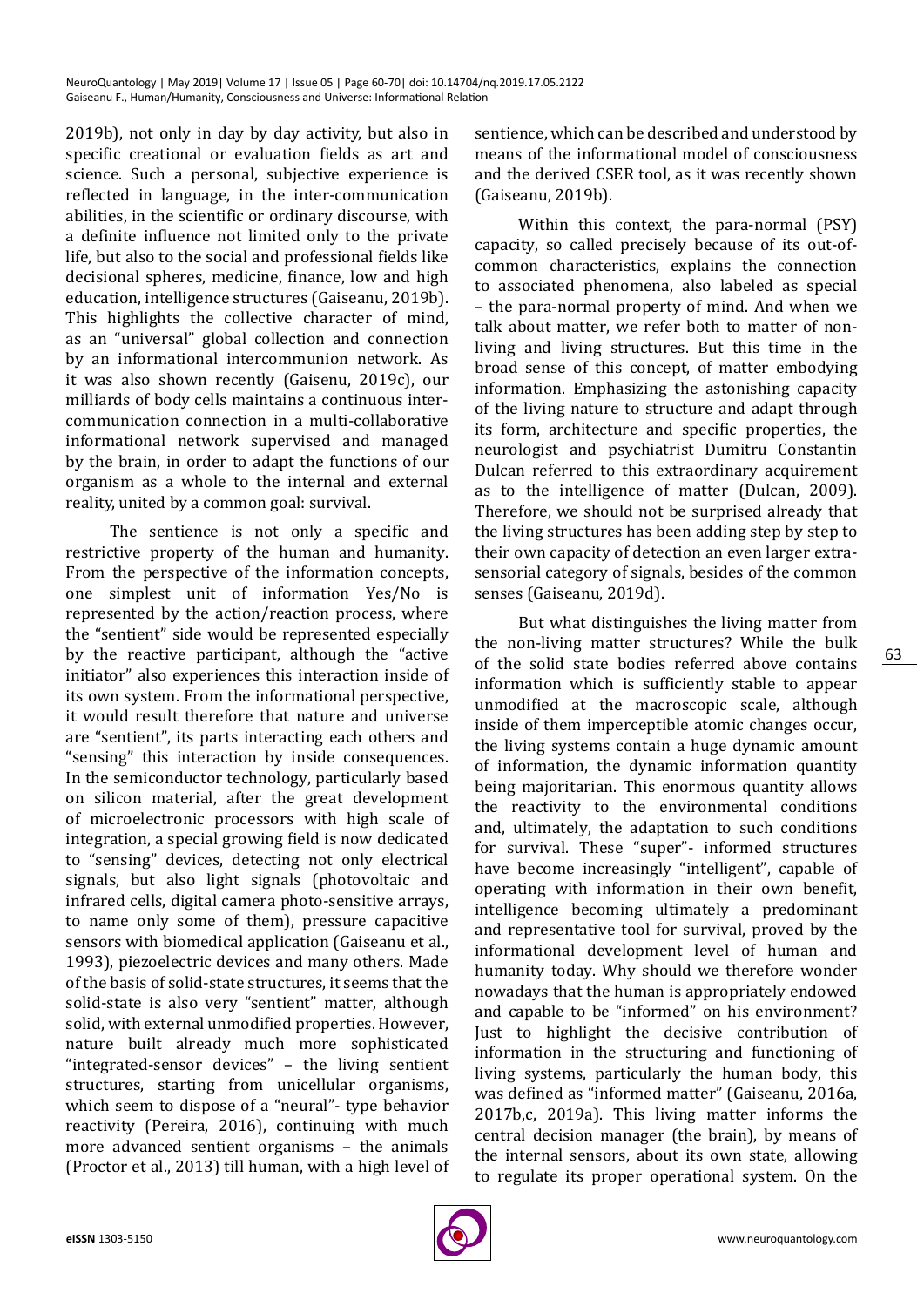other hand, by means of the external sensors, this also informs the brain on the changes or the state of the external environment, for optimal adaptation. Within the Informational Model of Consciousness (IMC) (Gaiseanu, 2016a; 2017b,c; 2018d; 2019c), it was stated that these two main operational activities are complied by the programmed informational system (PIS), assuring a stable maintenance of the body, and by the operative informational system (OIS) respectively, allowing the adaptive decisions.

# *Black holes and information*

We are today the witnesses of an unprecedented and long-awaited event: the image of a black hole in our universe. It's not been too long time since Einstein guessed it within his theory of relativity (Wikipedia/ Black hole). It is perhaps again a proof of the penetrant spirit of the human mind, but of course not the only one. However as usual, some scientific disputes have also occurred in this case, solved quite recently. The need to justify the conservation of information in the universe, against the initial opinion but later revised by the famous physicist Hawkins himself (Hawkins, 2005), who predicted the emission of radiation (so information) from the black hole, led to the definition of the so-called horizon of events (Wikipedia/Event horizon), where the associated information is actually found as a holographic projection ('t Hooft, 2009; Susskind, 1995). Therefore, the law of the matter conservation in universe (including information) is not violated, even under the extreme conditions of the black hole, this unimaginable concentration of mass collapsed by its own enormous gravity, able to "absorb" also the light.

Besides the purely scientific aspect of conservation of information, this dispute has clearly revealed an amazing conclusion: the information is found on the horizon of events of the black hole, which is practically a surface around it. The black hole is distinguished from the regular conditions of our around environment by its enormous mass concentrated inside, allowing therefore conclusions about the interaction between matter and information under such extreme conditions. By extrapolating, we can admit therefore that around any conglomeration of matter, that is, of material structures, one can find the information contained in the formed matter body, as projected on a surface around this body. Such a hypothesis has led to the possibility to deduce the Newton's universal attraction law, showing that the gravity would be in fact an emerging force derived

from entropy, which in the universe of matter where we live in, is permanently increasing (Verlinde, 2011), according to the second law of thermodynamics. The increasing of entropy determines a time arrow oriented from the past and present to the future.

If we would refer to this discovery and to interpret it in terms of living structures, we will have the amazing revelation that the information of the human body, to customize to this living structure and consciousness, is actually distributed on a surface around it, as it was suggested recently (Gaiseanu, 2018d, 2019c).

#### *A new player on the universe scene: dark matter*

The knowledge of our science on the universe and human nature, including consciousness, may be considered perennial and satisfactory, pending on a wider theory (perhaps the string theory) that would cover the gap between quantum physics and the physics of the macro-structures. But a new player, which we have to take into account when we talk about universe and consciousness, enters in the panoramic scene of the universe: dark matter. This was proposed and introduced for the first time as a scene player with direct consequences on human consciousness and life intimate fabric by the physicist Gaiseanu (Gaiseanu, 2016a,b, 2017b,c) and it was mentioned later in other articles (Meijer and Geesink, 2017; Gaiseanu 2018a,d).

In the solid state structures, particularly in the semiconductors like silicon, the bipolar state of matter is a common, natural evidence. In the silicon lattice, the self-atoms or impurity atoms diffused inside of the bulk to modify the electrical conduction by the insertion of an excess of electrons or holes (lack of binding electrons), can be found on the positions established by the physico-mathematical order of the lattice (sites with a minimum potential energy), or in inter-spaces, as interstitial atoms, thus generating "vacancies" (empty positions after the displacement of atoms) (Gaiseanu, 2013; 2017a). The atoms and vacancies, as well as the electrons and holes, are complementary pairs with opposite properties, which could recombine, annihilating each other. If we refer to the atomic lattice, the equilibrium of such so-called punctual defects within the system is defined by thermodynamic statistical distributions. The distribution of concentration of electrons and holes is also determined by statistical laws.

Vacuum is a specific state of matter. By vacuum we do not have to understand "nothing".

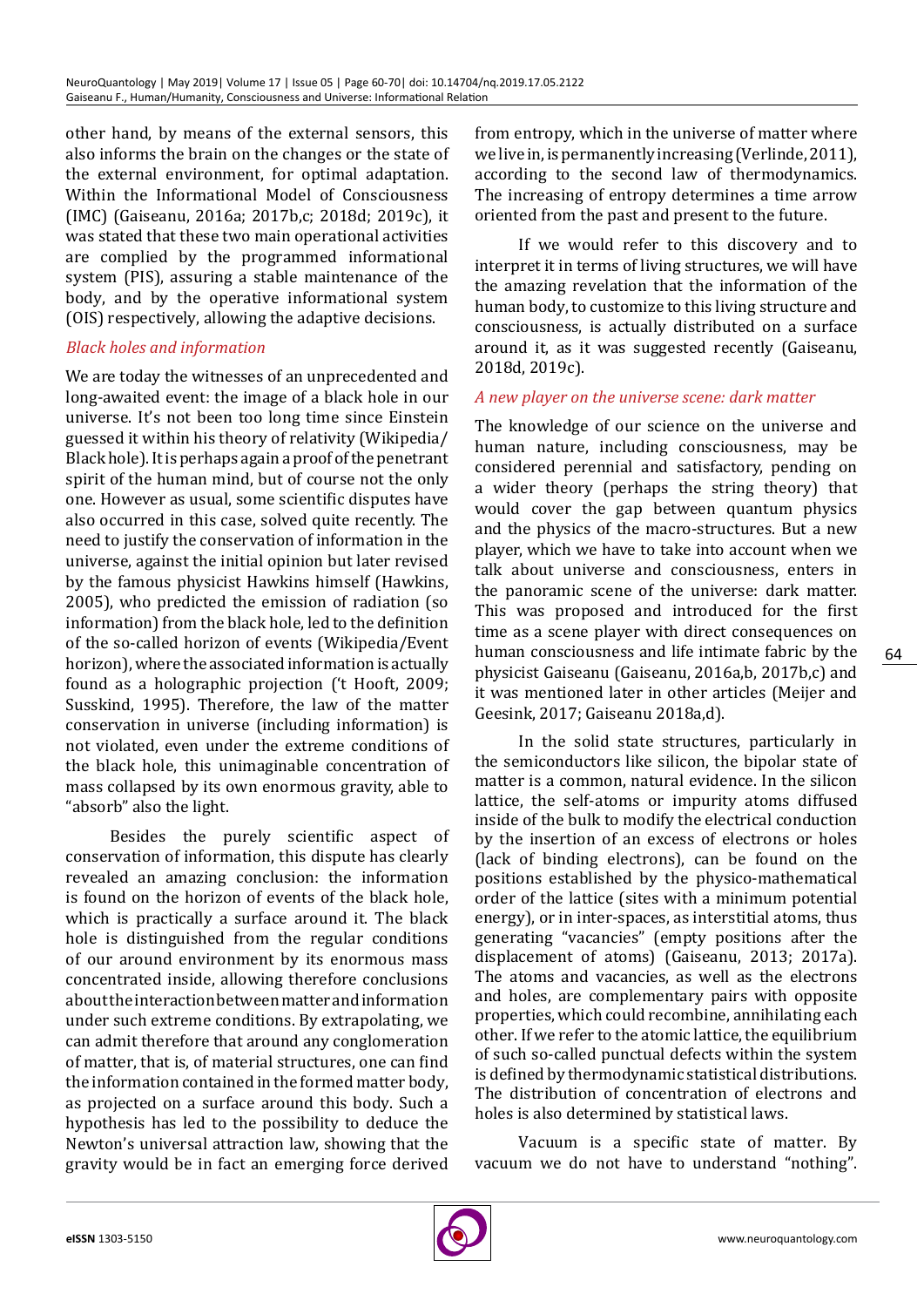As an extreme state in nature, opposite to the black hole, it may be characterized by the fact that the mass density is extremely low. However, vacuum is actually "full" of energy and information. Einstein's simple relationship  $E = mc^2$  shows that a mass can develop an amount of energy (*E*). However, equally well, the relationship between mass and energy is reciprocal, the energy can generate mass. In this virtual "compact" structure of energy and information like vacuum, it is natural to think that spontaneously are generated pairs of matter and antimatter particles with opposite properties that can be also annihilated by similar recombination process as those described in the solid-state body, particularly in the depleted region (free of electric charge carriers) of a junctions (Gaiseanu et al., 1997). The life time of these particles would be very short, taking into account that matter and antimatter could explosively recombine with releasing of energy. The physicist Hajdukovic proposed a model in which these pairs become polarized due to the gravitational field where these are located, particularly the Sun and the Earth gravitational field, just as the electrical charges would be polarized in an electric field. As matter and antimatter (argued to be actually dark matter (Hajdukovic, 2012)) show anti-symmetrical properties, an immediate conclusion is that the anti-gravitational field of anti-matter would be anti-entropic, i.e. contrarily to the gravitational (entropic) field (Gaiseanu, 2016a; 2017b,c). Therefore, this field should help the life, against the entropic (destructuration) tendency of the second law of thermodynamics obeyed by matter (Gaiseanu, 2016a). A "strange" behavior would be that the time arrow in such a field is inversely oriented, from future to present (Caroll, 2015). The consciousness connection to the anti-entropic field could explain the phenomena associated with the near-death experiences (NDEs) (the return to childhood), and the premonition phenomena, which consist in a previous detection of future events (Gaiseanu, 2017b, 2017c). The consciousness connection to the field of matter (defined earlier by Gaiseanu (Gaiseanu, 2016a)) allows to the "view" intrinsic system ("eye of mind") to operate for extra-corporal explorations of reality, including the "scanning" of remote geographic regions, remote health diagnosis, and telepathic communication (Gaiseanu, 2016a, 2017b, 2018d). This is perceived in consciousness also as religious and mystic experiences (RMEs) (Gaiseanu,

2019c), inspiring peace, devotion, trust, security and confidence to humans and to entire humanity.

This hypothesis and its consequences is revolutionary, and can explain the birth of universes by successive conversion from matter to antimatter, thus eliminating the intriguing big-bang discontinuity model, the specific shape of the galaxies, as well as the expansion of the universe due to the antimatter matter-rejection process. Dark matter is majoritarian in the universe, contributing with more than 20% from total matter, besides more than 70% dark energy and only 5% observed matter. Therefore, whatever would be an explanatory model of its origin (Hajdukovic, 2013; Verlinde, 2016) its role can not be neglected or overlooked when we talk about the panoramic view of life on earth and associated properties, particularly when we refer on its influence on human, consciousness and life evolution (Gaiseanu, 2016a).

## **Informational Model of Consciousness and the meeting horizon with the past empirical models and with the future perspectives**

## *The Informational Model of Consciousness – a short presentation*

According to the concepts presented above, the recent proposed Information Model of Consciousness (IMC) (Gaiseanu, 2016a,b; 2017b,c,d; 2018a,b,c,d; 2019a,b,c) is built on the evidence that the human body is fundamentally a bipolar structure, connected to information and to matter, so information plays a determinant role. The human thus appears as an informational structure configured by means of matter. IMC foresees the existence of seven cognitive centers corresponding to seven informational systems with fundamental functions, which represent the basic/central requirement axes of life, assuring the existence as individuals, their adaptation and the species survival: I-believe (trust, security, connection to PSY phenomena, ESP, NDEs and RMEs), I-know (internal/external capturing and storing of information – the main info-input), I-want (decisionmaking - info-output), I-love (info-emotions and emo-states (Gaiseanu, 2019c), basically representing the body's reaction to information), I-am (self-status, self-energetic power - the pole of matter connection), I-create (associativity/reproduction, genetic infoencoding – info-genetic output), I-created (inherited<br>info-genetic-generator, species transcendental info-genetic-generator, information – info-genetic input). As it was shown in a recent paper (Gaiseanu, 2019c), the captured/ memorized and repetitive information is progressively

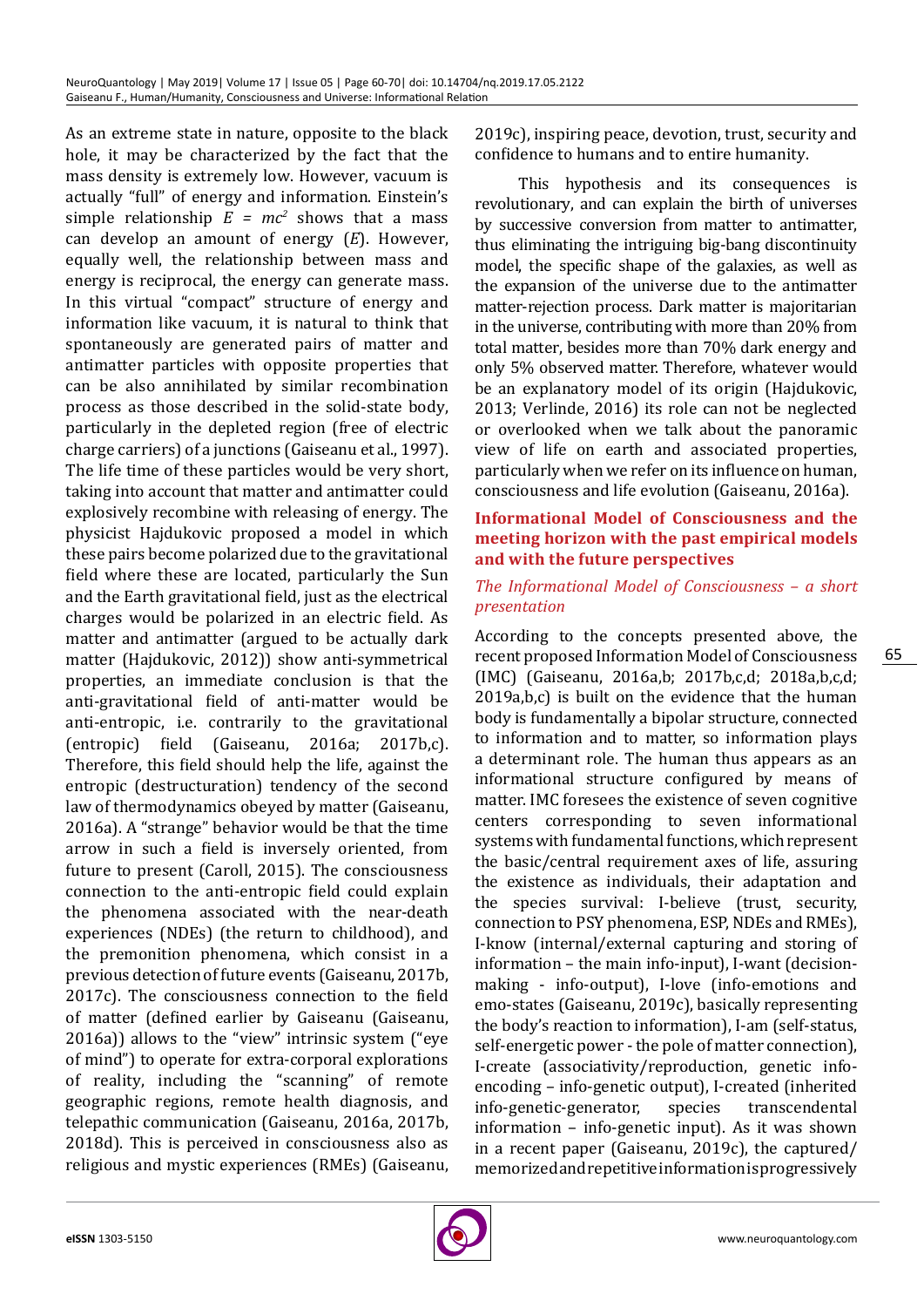integrated through the connectivity with the body, starting from the informational pole (low-level integration) and ending with its maximum form of info-matter integration, the genetic form. This article (Gaiseanu, 2019c), dealing actually with the mindbody problem approached from the informational perspective, shows that the traits acquired during the life by means of epigenetic mechanisms can be transmitted to descendants, demonstrating in an explicit way that human is an informational system capable not only to capture, but also to integrate the information necessary for adaptation and to transmit it as a genetic information output, without affecting the species genetic structure of the cell.

From the perspective of the above discussion, consciousness could be defined as an informational dynamic-reactive-integrative state for the sentient exploration of internal and external reality of the body, by detecting, storing, operating, processing of information and decision making, with feed-back effects toward inside and outside of the body, to adapt to the needs of the organism and to the environmental conditions, for survival. The reference to the personal "I" in the definition of the cognitive centers highlights the subjective character of consciousness, which is a personal tool of sentient exploration of reality (Gaiseanu, 2019b), supporting the philosophical concepts developed by the physician and philosopher Carl Jung (Gaiseanu, 2019b).

# *The meeting horizon between IMC and some past empirical models*

The correlation of these centers, all of them managed by the brain, with body transducers (the main execution elements and systems), shows an obvious similitude with the architecture of the empirical model of chakras presented earlier (Ignatenko, 1994): the pole of the para-normal (PSY, EPS, NDEs) and religious experiences (RMEs) at the top of the head, the center of memory in the brain, connected with the internal and external sensors, the center of decision mainly correlated with the language system as a main form of expression, the emotional center with the heart, the self-status/power center with the digestive system, closely linked to the cardiorespirator system, and the reproduction system with the associated reproductive components (Gaiseanu, 2019a; 2019c). This similarity invites to a reflection and detailed investigation by science, and constitutes a new open gateway to a broad field of research. The resumption of this empirical system, now on

scientific bases, with all its human experimental accumulation, would be of a real contribution to our today's modern neurosciences and practice of the naturist and palliative therapies (Brugnoli, 2015; Satsangi and Brugnoli, 2018).

The philosophy meets also an adequate response to its fundamental problems: "main-body" problem (mind connectivity with the body), "nature or nurture" problem (related to the inherited features expressed in IMC by the distinct specific center I-created), and even to Qualia "hard" problem (how the detected external signals are correlated with the sensations (Chalmers, 1995)).

When we talk about the projection of the body information on a surface around the body, it could seems a sterile theoretical discovery, because it is still not clear what consequences could reveal such an evidence. However, if we correlate this scientific information with some traditional models of the ancient philosophies like the chakras empirical model, we have to observe that our antecedents already knew such a near-body structure. In their empirical model, the physical body is surrounded by the so called etheric and astral body, to name only two of them (Ignatenko, 1994). In their conception, the etheric body is the most close to the physical body, assuring its health and the vital functions. According to IMC, this etheric body could be associated therefore with the information of vital functions of the organism, related to PIS. In the empiric system, the astral body, extended further away from the physical body, with lower content of information (lower "density", more "fluid"), would probably correspond to the informational activity of the info – connection pole, because, according to the empirical observations, this "astral" body allows extra-corporal "travels" and geographic/astral explorations.

The empirical concept of "aura", visible by the trained persons, could be correlated with the electromagnetic activity of the brain, which today is largely used in wireless or direct commands addressed by OIS launched thoughts to the external helping motor-execution systems (Kaku, 2014). The electromagnetic activity of the brain and associated thoughts could be studied today by a non-invasive and nondestructive method, known as the functional Magneto-Resonance Imaging (fMRI), a real emblem of our high technological level. Our predecessors, according to the local tradition transmitted and maintained today in the Tibetan philosophy, knew "read" (decipher)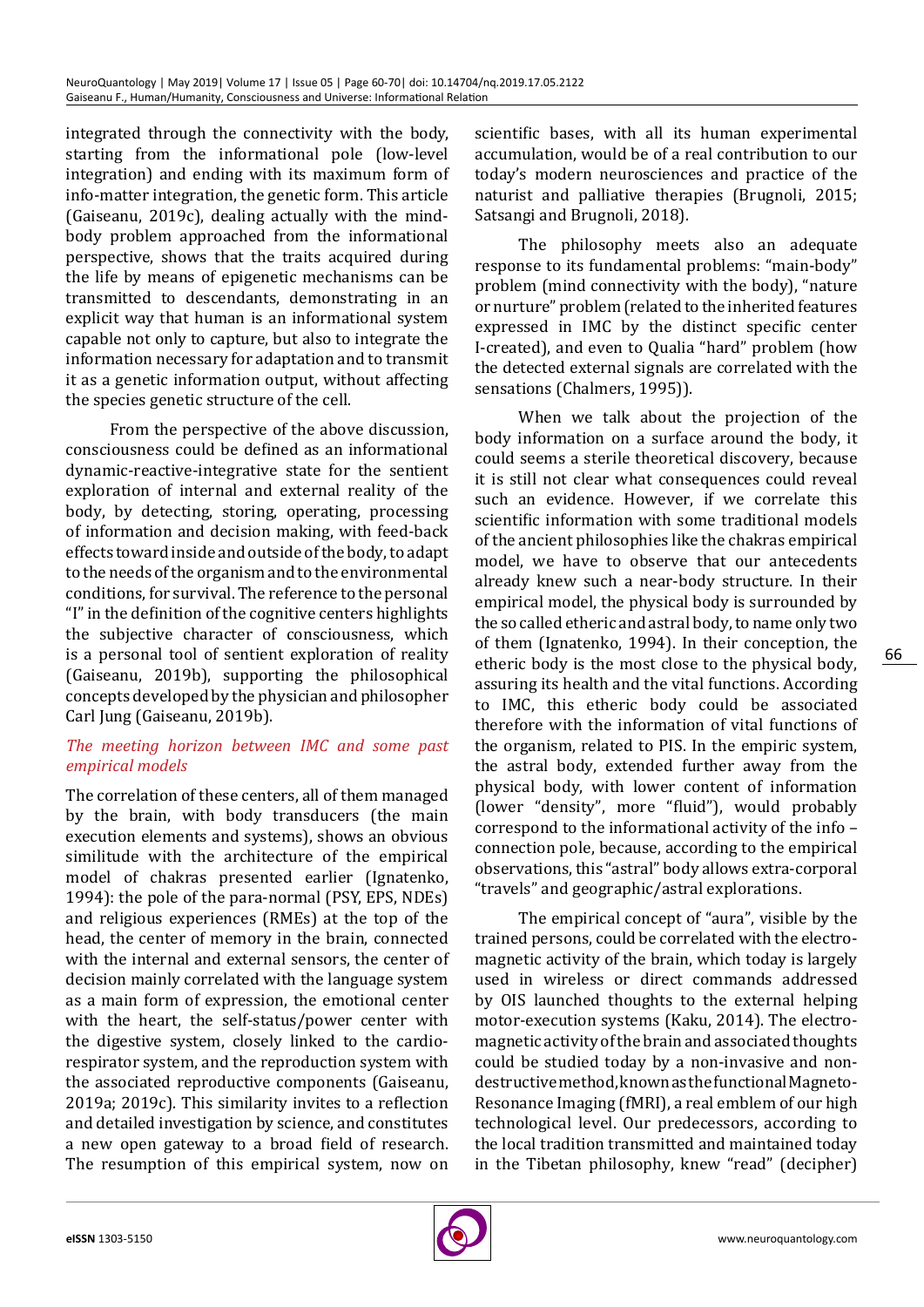in aura, the spirit state of the person, depending on its color dynamics, like in a "video"-radiography or fMRI machine which we dispose of today, thanks to our advanced top technologies… So, although this analogy seems to be again still "strange", we should not be still surprised by the "strange" evidences revealed by the quantum mechanics and astrophysics discoveries, and we should look and boldly face such empirical evidences, as forms of challenge for new investigations. Assuming the ancient experience, this time on scientific bases, would be a beneficial advance for the human and humanity, by the useful applications which this knowledge could reveal on various field of human activities.

In the same way, we have to observe that the bipolar informational (matter/antimatter) structure – type of the universe, which IMC talk about, it was earlier deciphered by the Taoist Yin/Yang philosophy (Odoul, 2014), which is actually equivalent to the Yes/No – type informational unit related by the two distinct, contrary states. This already applicative experience shows very good results in the naturist therapies of the Chinese medicine, talking about the two form of energy (Yin/Yang) contributing/ determining the body health equilibrium. It seems therefore that this evidence is not an utopia, this was based on the sentient-intelligent detection of the cosmic reality, with corresponding consequences on everything which forms and signifies our life on our planet.

The bi-sexual reality of the human species and that of the majority species of our planet could be also a consequence of this cosmic reality, but this will be amply discussed in a future upcoming book (Gaiseanu, 2019d), which will be edited soon in various languages.

Psychokinetic phenomena can also be approached from the perspective of IMC. The mind's potential to induce psycho – mechanical effects on particles or bodies (Radin, 2018), including own body (levitation), surprises the science, which is still unprepared to respond to such challenging experiences, and the general strategy is to ignore these phenomena or to declare them as impossible. The connection to the anti-gravitational field and the probable amplification of the anti-gravity force by the power of the mind would be a "strange", but surprisingly useful hypothesis. Within this context, an evidence that can not be overlooked is the influence of the planet configuration during the period of intensive formation of the fetus nervous system, nearly the birth period, known in the popular tradition as the zodiacal set of typical properties. The reactivity of the nervous system to information over the course of the life, described by such typical common characteristics observed empirically over time, invites to reflection and systematic research (Gaiseanu, 2016a).

Immortality is a subject approached by the philosophies of many regions of the earth, and preoccupies the human and humanity (Meijer, 2013b). In the Tibetan cultures, to refer only to this concrete example, it is believed that the human beings maintain after death their informational identity, which can be "reincarnated" in a new body. The sceptics of course would reject such an hypothesis. However, during the NDEs experiences, the transit of a "tube" to an "after-life" field is typical (Gaiseanu, 2017b; 2018a). This phenomenon can be explained within IMC by the disembody of consciousness as a separate informational entity from his supporting matter ("black-hole" like system) to become a "freetype" (non – matter related) coherent informational entity. According to IMC, this process is possible because consciousness is an anti-entropic entity, helping the survival, so life), of the same (antientropic) nature like the dark matter field. Because this field is anti-entropic, then it supports also the coherence of this info-structure. Such properties should also support an (unknown) time period of its existence… If consciousness disembody is possible, then at least theoretically the "re-embodiment", the reverse process, could be possible, but this issue will be discussed in a future book (Gaiseanu, 2019d).

# *An open horizon for future prospections*

Some debating problems addressed to the future could derive from the following questions presented below.

As the thought can connect and directly influence the cells activity of the body, and can also connect the external environment through the informational field, could it at least influence the microparticle events? A quantum mechanic experiment (Popescu, 2013) shows that the implied particles "guess" the priory intention of the experimenter to organize a certain specific measurement. The given explanation would be that the future could influences the present (retro-causality effect in quantum mechanics experiments). However, recent works show actually a controversial, non-conclusive debate on this issue

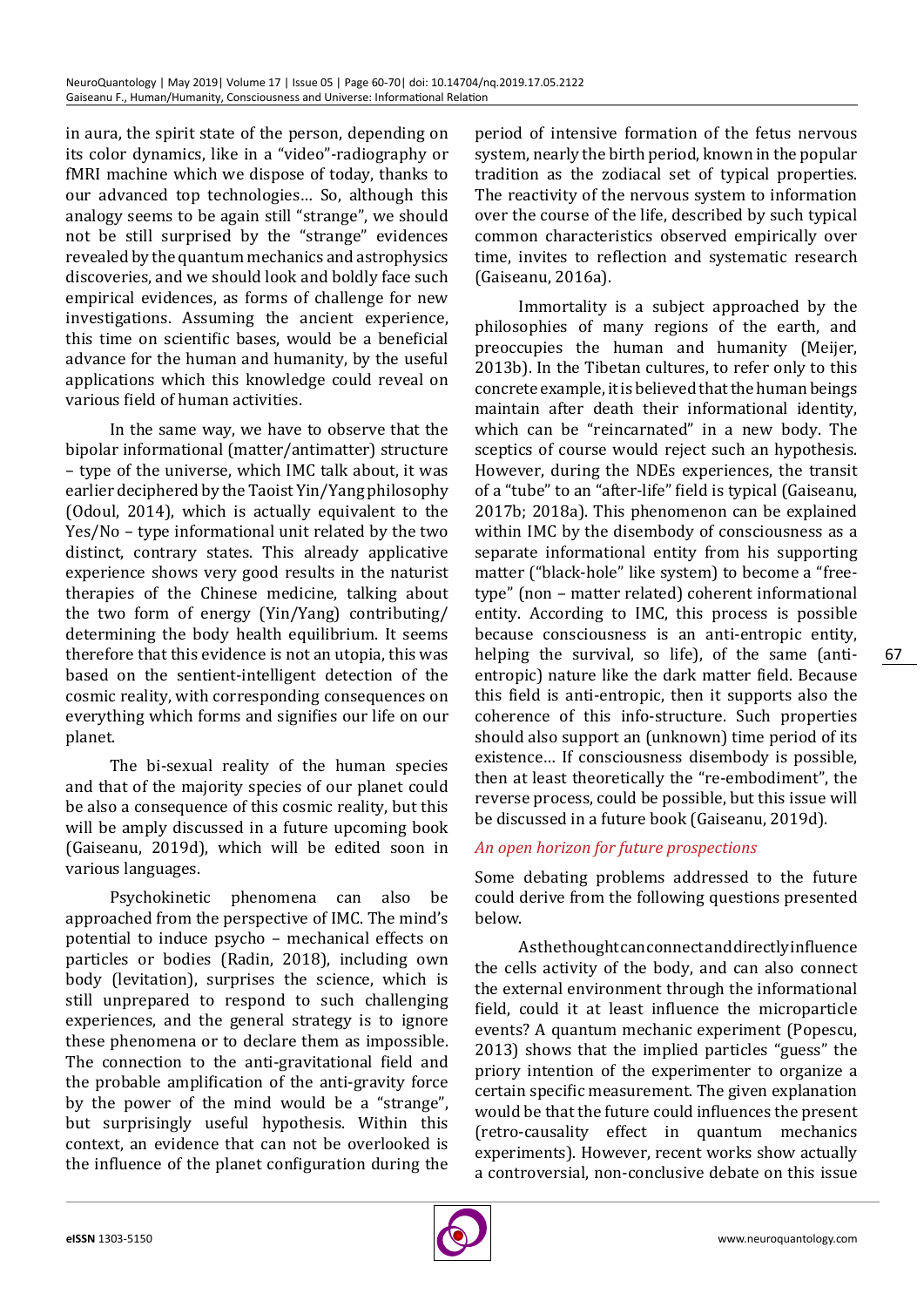(Syga, 2017). According to IMC, both phenomena – the influence of the anti-entropic field with a time arrow inversely oriented (from future to present) and the mind interaction between the human mind and particles, could be implied.

Could be explained the non-locality behavior of particles in quantum mechanics by taking into account rather a generation/recombination contributing mechanism of matter/anti-matter particles pair? By such a super-rapid mechanism, a matter particle recombined in a certain place, is to be generated in another place, to maintain the local equilibrium, creating the appearance of non-locality.

# **Conclusions**

The informational model of consciousness is able to provide answers to the great questions of human and humanity, in terms of mind connectivity with the external environment and with own body, explaining both the common (normal) but also special (PSY, ESP, NDEs, RMEs) properties. For this, were taken into account and discussed some recent discoveries of quantum mechanics and astrophysics, showing that information could be separated (disembodied) from the physical support, and the universe is a bipolar matter – dark matter structure.

The connectivity with the body shows that the human is a bipolar entity, processing information and integrating it progressively on the seven informational centers, from the input non (or low) interacting form with the body matter, until the maximum integration in a genetic form. Epigenetic processes implied in such an integration can be described informationally by means of information embodiment/disembodiment mechanisms.

Consciousness is a result of the detection/ operation with information and of the informational decision-making, as a reaction to the informational connection with the external environment and with the body itself, allowing an optimal adaptation for survival. IMC shows that the disembody of consciousness is possible, and that it can be maintained out of the physical body, but for an unknown time period.

IMC also can explain the high degree capacities of our predecessors for exploration of the mysteries of our universe demonstrated by the accuracy of some of their empirical models, elaborated on the basis of their cognitive sentient exploration of reality (CSER), used as a highly sensitive tool. In the philosophic field, IMC can also offer answers to the "mind-body" problem, "nature or nurture" problem, Qualia "hard" problem, supporting Jung's philosophy on psychiatric properties of the mind.

The architecture of the cognitive centers in correlation with the executive body transducers shows a similar distribution to that of the ancient empirical chakra model. The info - surface distribution around the black holes, extrapolated to the living structures seems to support the empirical model of the "etheric", "astral" bodies and "aura" promoted by some oriental cultures.

The dual Chines philosophy on the universe, extended to the human body, with notable results in the therapy medicine can be also correlated with the bipolar structure of the universe discussed within IMC.

The popular accumulated experiences expressed by zodiacal typology of nervous reactivity is discussed in terms of the influence of the gravitational configuration during the intensive formation of the nervous system of the fetus.

From the perspective of IMC, some questions of quantum mechanics concerning the retro-causal effect and non-locality problem remain open to some alternative hypotheses.

We are still in the dawn of the great discoveries which the human and humanity begins to reveal.

#### **Acknowledgment**

To my son Adrian, with his high sentience and profoundness with which scrutinizes and understands the life and the reality.

#### **References**

- Aharonov Y, Popescu S, Rohrlich D, Skrzypczyk P. Quantum Cheshire Cat. New Journal of Volume Physics 2013; 15: 1-5. http\_iopscience.iop.org\_1367\_2630\_15\_11\_113015\_art.pdf.
- Anthony S. CERN: We have found the Higgs boson 'God particle'<br>2012: https://www.extremetech.com/extreme/132274[https://www.extremetech.com/extreme/132274](https://www.extremetech.com/extreme/132274-cern-we-have-found-the-god-particle) [cern-we-have-found-the-god-particle.](https://www.extremetech.com/extreme/132274-cern-we-have-found-the-god-particle)
- Brugnoli MP, Pesce G, Pasin E, Basile MF, Tamburin S, Polati E. The role of clinical hypnosis and self-hypnosis to relief pain and anxiety in severe chronic diseases in palliative care: a 2-year long-term follow-up of treatment in a nonrandomized clinical trial, Ann Palliat Med 2015; 1-17.
- Carroll S. The Arrow of Time. www.proposterousuniverse.com and From Eternity to Here, the Quest for the Ultimate Theory of Time. GB: Oneworld Publication, 2015.
- [Chalmers D](https://en.m.wikipedia.org/wiki/David_Chalmers). [Facing up to the problem of consciousness".](http://www.imprint.co.uk/chalmers.html) [Journal](https://en.m.wikipedia.org/wiki/Journal_of_Consciousness_Studies)  [of Consciousness Studies](https://en.m.wikipedia.org/wiki/Journal_of_Consciousness_Studies) 1995; 2 (3): 200–219.

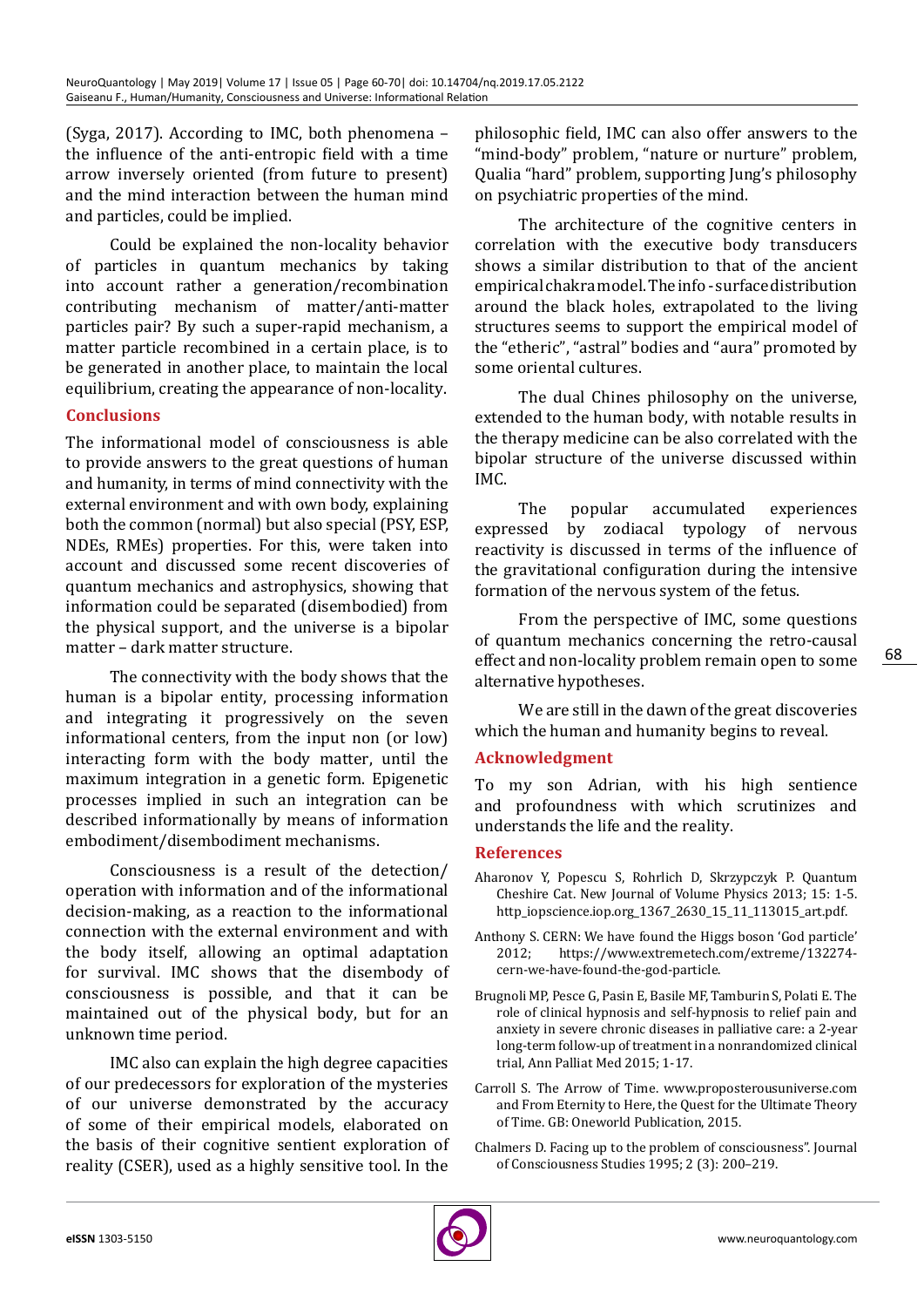- Draganescu M. Profunzimile lumii materiale (in Romanian) The Depths of the Material World - Bucuresti (Romania): Editura Politica, 1979.
- Draganescu M. Informatia materiei (in Romanian)—Information of Matter. Bucharest (Romania): Romanian Academy, 1990.
- Dulcan DC. Inteligenta Materiei (in Romanian) (Intelligence of Matter), Romania: Ed. EIKON, 2009.
- Gaiseanu F, Cobianu C, Dascalu D. Dependence of the Chemical Etching Rate and Etching Time on the Post-Implanted Diffusion Depth: Application for Membrane Achievement. Journal of the Material Science Letters 1993; 12: 1652 -1653.
- Gaiseanu F, Sachelarie M, Sachelarie D, Esteve J. Analytical Modeling of the Gold Diffusion Induced Modification of the Forward Current Density Through the p-n Junctions. Solid State Phenomena 1997; 37-38: 525-530.
- Gaiseanu F. Contributions to the Modelling and Simulation of the Atomic Transport Processes in Silicon and Polysilicon and Applications. PROCEEDINGS OF THE ROMANIAN ACADEMY, Series A 2013; 4(4): 376-384; [www.acad.ro/sectii2002/](http://www.acad.ro/sectii2002/proceedings/doc2013-4/15-Gaiseanu.pdf) [proceedings/doc2013-4/15-Gaiseanu.pdf.](http://www.acad.ro/sectii2002/proceedings/doc2013-4/15-Gaiseanu.pdf)
- Gaiseanu F. Consciousness as Informational System of the Human Body. Consciousness and Life Physics, Cosmology and Astrophysics Journal 2016a; 16(1): 14-25. [http://physics.](http://physics.socionic.info/index.php/physics/article/view/227/182) [socionic.info/index.php/physics/article/view/227/182](http://physics.socionic.info/index.php/physics/article/view/227/182)
- Gaiseanu F. Informational Subsystems of the Consciousness. The Science of Consciousness, Abstract Book, TSC 2016 TUCSON. Ed. The University of Arizona Center for Consciousness Studies and University of Michigan Center for Consciousness Science, by Stuart Hameroff (The University of Arizona) and George Mashour (University of Michigan). 2016b. [http://](http://www.consciousness.arizona.edu/documents/TSC2016_BOOK_of_Abstracts_for_emailWeb.pdf) [www.consciousness.arizona.edu/documents/TSC2016\\_](http://www.consciousness.arizona.edu/documents/TSC2016_BOOK_of_Abstracts_for_emailWeb.pdf) [BOOK\\_of\\_Abstracts\\_for\\_emailWeb.pdf](http://www.consciousness.arizona.edu/documents/TSC2016_BOOK_of_Abstracts_for_emailWeb.pdf).
- Gaiseanu F. Modeling and Simulation of the Impurity Diffusion and Related Phenomena in Silicon and Polysilicon Systems in Microfabrication and Micromachining Technologies. Annals of the Academy of Romanian Scientists, Series on Science and Technology of Information 2017a; 10(1): 41-78. [http://aos.](http://aos.ro/wp-content/anale/IFVol10Nr1Art.4.pdf) [ro/wp-content/anale/IFVol10Nr1Art.4.pdf](http://aos.ro/wp-content/anale/IFVol10Nr1Art.4.pdf)
- Gaiseanu F. Quantum-Assisted Process of Disembody Under Near-Death Conditions: An Informational-Field Support Model. NeuroQuantology 2017b; 15(1): 4-9. [http://www.](http://www.neuroquantology.com/index.php/journal/article/view/971) [neuroquantology.com/index.php/journal/article/view/971](http://www.neuroquantology.com/index.php/journal/article/view/971)
- Gaiseanu F. An Information Based Model of Consciousness Fully Explaining the Mind Normal/Paranormal Properties. NeuroQuantology 2017c; 15.2: 132-140. [https://www.](https://www.neuroquantology.com/index.php/journal/article/view/1040) [neuroquantology.com/index.php/journal/article/](https://www.neuroquantology.com/index.php/journal/article/view/1040) [view/1040](https://www.neuroquantology.com/index.php/journal/article/view/1040)
- Gaiseanu F. Near-Death Experiences and Immortality from the Perspective of an Informational Modeling of Consciousness. Gerontology & Geriatric Studies 2018a; 2(3): 1-4. [https://](https://crimsonpublishers.com/ggs/pdf/GGS.000538.pdf) [crimsonpublishers.com/ggs/pdf/GGS.000538.pdf](https://crimsonpublishers.com/ggs/pdf/GGS.000538.pdf)
- Gaiseanu F. An Informational Modeling of Consciousness and Cognitive Centers. Proc. of the Human Project Brain (HPB) International Conference: Understanding Consciousness, a Scientific Quest for the 21st Century. 04-Models, simulation and emulation of consciousness, 2018b; Barcelona: 21-22

June (2 pages): Abstract Book: [http://hbp-ic.com/scientific](http://hbp-ic.com/scientific-information/programme/ )[information/programme/](http://hbp-ic.com/scientific-information/programme/ ) and pdf program: [http://hbp-ic.](http://hbp-ic.com/wp-content/uploads/2018/06/programme-hbp-ic2018.pdf) [com/wp-content/uploads/2018/06/programme-hbp](http://hbp-ic.com/wp-content/uploads/2018/06/programme-hbp-ic2018.pdf)[ic2018.pdf](http://hbp-ic.com/wp-content/uploads/2018/06/programme-hbp-ic2018.pdf)

- Gaiseanu F. Destiny or Free Will Decision? A Life Overview From the Perspective of an Informational Modeling of Consciousness Part II: Attitude and Decision Criteria, Free Will and Destiny. Gerontology & Geriatric Studies 2018c; 4(1): 1-7. [https://](https://crimsonpublishers.com/ggs/pdf/GGS.000576.pdf) [crimsonpublishers.com/ggs/pdf/GGS.000576.pdf](https://crimsonpublishers.com/ggs/pdf/GGS.000576.pdf)
- Gaiseanu F. Information: from Philosophic to Physics Concepts for Informational Modeling of Consciousness, Philosophy Study 2018d; 8(8): 368-382. [http://www.davidpublisher.](http://www.davidpublisher.org/Public/uploads/Contribute/5c06323653cd2.pdf) [org/Public/uploads/Contribute/5c06323653cd2.pdf](http://www.davidpublisher.org/Public/uploads/Contribute/5c06323653cd2.pdf)
- Gaiseanu F. Destiny or Free Will Decision? A Life Overview From the Perspective of an Informational Modeling of Consciousness Part I: Information, Consciousness and Life Cycle. Gerontology & Geriatric Studies, 2019a; 4(1): 1-7. <https://crimsonpublishers.com/ggs/pdf/GGS.000586.pdf>
- Gaiseanu F. Language Patterns and Cognitive-Sentient Reality: Certainty/Uncertainty in Cognitive-Sentient Exploration of Reality, Chap in Media Models to Foster Collective Human Coherence in the PSYCHecology, Ed. Stephen Brock Schafer, USA, Hershey, PA: IGI Global., 2019b :49-72. doi:10.4018/978- 1-5225-9065-1.ch003
- Gaiseanu F. The Informational Model of Consciousness: Mechanisms of Embodiment/Disembodiment of Information, NeuroQuantology, 2019c; 17(4): 1-17. doi: 10.14704/ nq.2019.17.04.2009. https://www.neuroquantology.com/ index.php/journal/article/view/2009
- Gaiseanu F. Modelere Informationala a Constiintei: De la Concepte Filozofice la Fizica Constiintei - Descoperirea Misterelor Fiintei Umane si ale Umanitătii (Romanian) Informational Modeling of Consciousness: from Philosophic Concepts to the Physics of Consciousness – Discovering the Human and Humanity Mysteries. 2019d; Globe Edit (founded in Germany 2002).
- Gaiseanu F and Graur A. Cognitive Centers Related Attitude: Application for an Iterative Evaluation Method in Music-Based Therapy Process. Abstract Book of the Conference on Science of Consciousness (Co-Chair Prof. Stuart Hameroff, The University of Arizona—Center for Consciousness Studies, Tucson, Arizona). Consciousness and Education—Cognitive Development, Concurrent Session C27, 165; 2018: April 2-7. [http://www.consciousness.arizona.edu/documents/](http://www.consciousness.arizona.edu/documents/TSC2018AbstractBookfinal3.pdf) [TSC2018AbstractBookfinal3.pdf](http://www.consciousness.arizona.edu/documents/TSC2018AbstractBookfinal3.pdf)
- Hajdukovic D. Do we live în the universe successively dominated by matter and antimatter? Astrophys. Space Sci. 2012; 334 (2): 219-223; https://arxiv.org/pdf/1106.1260.
- Hajdukovic D. Can Observations Inside the Solar System Reveal the Gravitational Properties of the Quantum Vacuum? Astrophys Space Sci. 2013; 343: 505-9.
- Hawkins S. Information Loss in Black Holes. Cambridge University Press 2005; arXiv:hep-th/0507171v2.
- Ignatenko A. Cum sa devii un fenomen (in Romanian)—How to Become a Phenomenon. Bucharest: Biodova, 1994.
- Meijer D. Information: What Do You Mean? On the Formative Element of Our Universe. Syntropy 2013a; 3: 1-49.